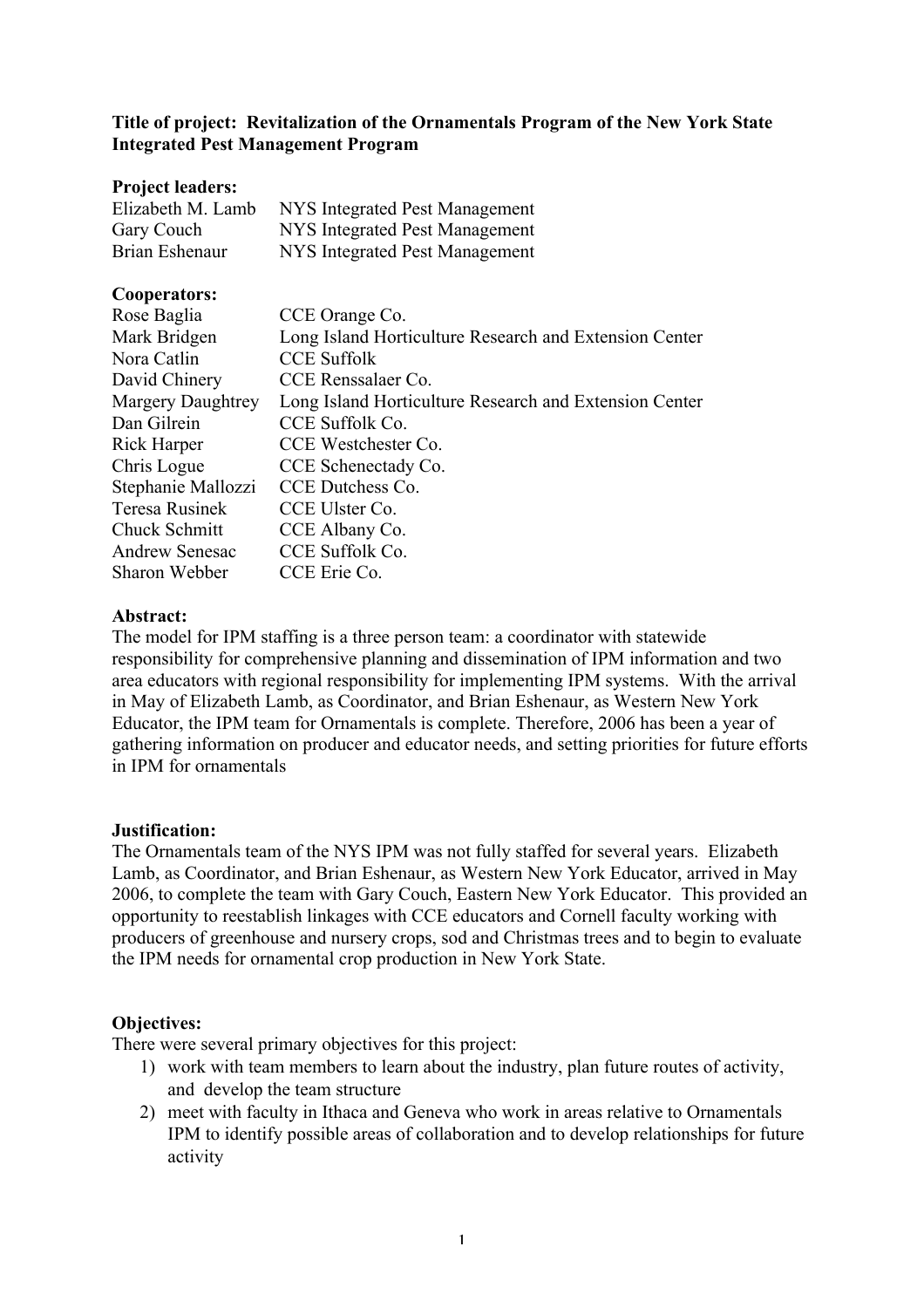- 3) develop relationships with CCE Extension Educators with primary responsibility for Ornamental Horticulture throughout the state
- 4) meet with greenhouse, nursery, Christmas tree, and sod producers throughout the state to begin to determine IPM needs

## Procedures:

Team development was based on approximately monthly team meetings, face to face whenever possible and by conference call if all 3 members could not be in the same location.

Meetings with faculty were often in conjunction with Program Work Team meetings, including those for Landscape Horticulture, Greenhouse Horticulture, and Turf IPM.

Interaction with CCE Educators was through a series of tours organized throughout the state (Hudson Valley, Long Island, Capital District and Western New York), either in conjunction with an educational activity planned by the educators, or specifically organized for the Ornamentals IPM team.

These tours also provided a means for open discussion with producers on their needs for IPM technology or education. The team had other opportunities to interact with producers through Greenhouse Horticulture PWT Advisory Board meetings, NY Flower Industries board meetings, and the annual meeting of the NYS Nursery and Landscape Association.

### **Results**

Team development activities produced a variety of concrete results as well as the more intangible effect of creating a working and interactive team. The Elements of IPM for Greenhouses in New York State were completed and posted on the NYS IPM website. Improvements and updates to the Nursery and Greenhouse section of the website have begun. A new quarterly electronic newsletter for CCE educators providing a variety of information on IPM ornamentals was initiated. Team members began the discussion necessary to create measurable expectations for all team members.

The tours are detailed below:

#### Hudson Valley

- Educational activity Christmas Tree Twilight Workshop on IPM Scouting and Pruning/Shearing,
- Producer visits Pine View Christmas Tree Farm (Bill Steidle), DeBuck Sod (Leonard DeBuck), Wessel's Greenhouse (Ed Fairweather), Tecnhi-Growers' Greenhouse (Deborah Sweeton)

CCE Educators - Rose Baglia, Stephanie Mallozzi, Teresa Rusinek, Rick Harper Other participants - Rob Koch of Apple Leaf IPM Consulting

### Long Island

Educational activity - LI Hort Research and Extension Center Plant Science Day Producer visits - C.J. Van Bourgondien Greenhouses, Bianchi-Davis Greenhouses, Glover Perennial Growers

CU and CCE participants – Mark Bridgen, Nora Catlin, Dan Gilrein, Margery Daughtrey, Andrew Senesac